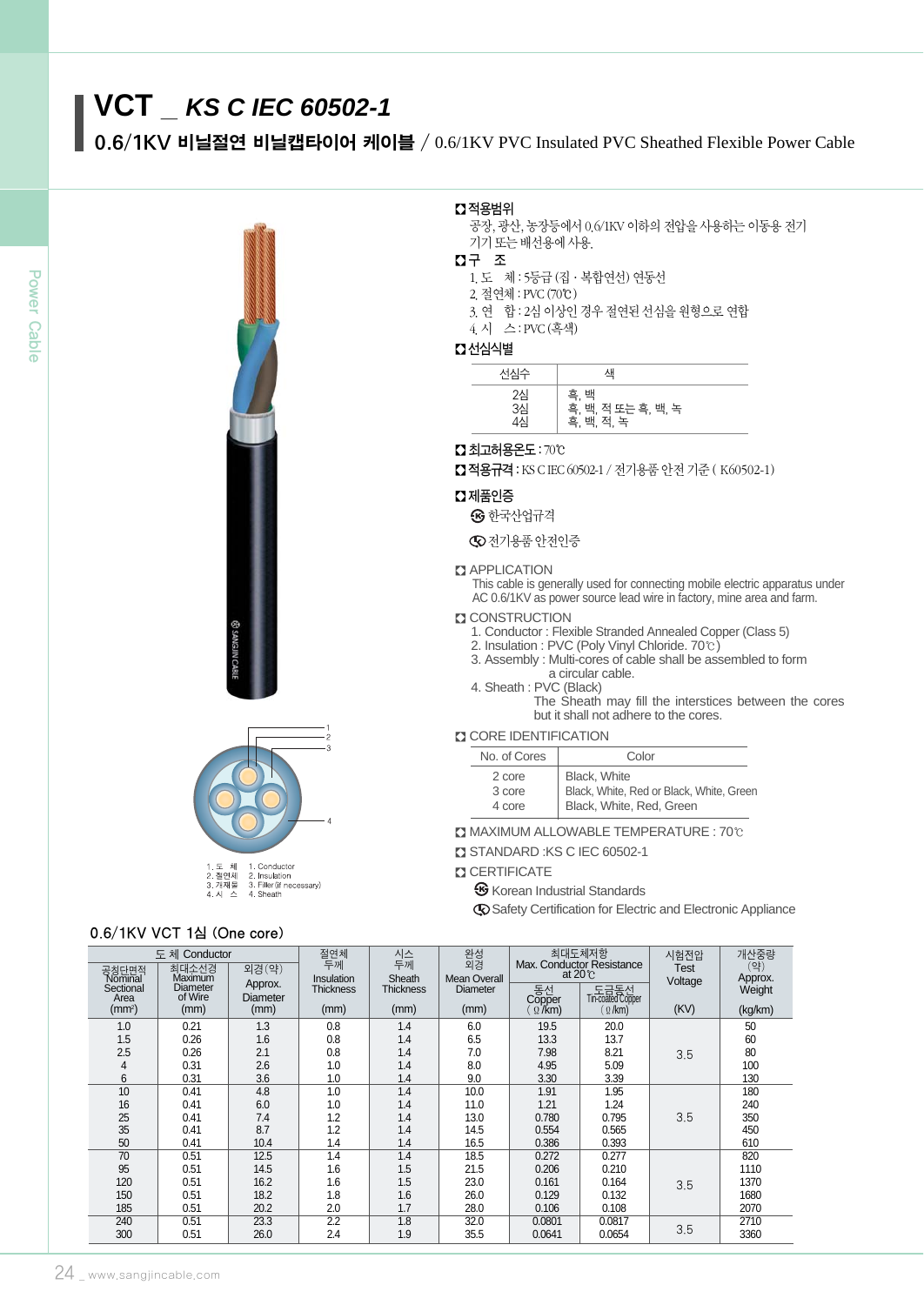|                    | 도체 Conductor                          |                            | 절연체                     | 시스<br>완성 외경      |                            |                   | 최대도체저항                               | 시험전압        | 개산중량              |
|--------------------|---------------------------------------|----------------------------|-------------------------|------------------|----------------------------|-------------------|--------------------------------------|-------------|-------------------|
| 공칭단면적<br>Nominal   | 최대소선경                                 | 외경(약)                      | 두께<br><b>Insulation</b> | 두께<br>Sheath     |                            |                   | Max. Conductor<br>Resistance at 20°C | <b>Test</b> | (약)               |
| Sectional<br>Area  | Maximum<br><b>Diameter</b><br>of Wire | Approx.<br><b>Diameter</b> | <b>Thickness</b>        | <b>Thickness</b> | Overall<br><b>Diameter</b> | 동선<br>Copper      | 도금동선<br><b>Tin-coated Copper</b>     | Voltage     | Approx.<br>weight |
| (mm <sup>2</sup> ) | (mm)                                  | (mm)                       | (mm)                    | (mm)             | (mm)                       | $($ $\Omega$ /km) | $($ $\Omega$ /km)                    | (KV)        | (kg/km)           |
| 1.0                | 0.21                                  | 1.3                        | 0.8                     | 1.8              | 10.0                       | 19.5              | 20.0                                 |             | 120               |
| 1.5                | 0.26                                  | 1.6                        | 0.8                     | 1.8              | 10.5                       | 13.3              | 13.7                                 |             | 130               |
| 2.5                | 0.26                                  | 2.1                        | 0.8                     | 1.8              | 11.5                       | 7.98              | 8.21                                 | 3.5         | 160               |
| 4                  | 0.31                                  | 2.6                        | 1.0                     | 1.8              | 13.5                       | 4.95              | 5.09                                 |             | 220               |
| 6                  | 0.31                                  | 3.6                        | 1.0                     | 1.8              | 15.5                       | 3.30              | 3.39                                 |             | 290               |
| 10                 | 0.41                                  | 4.8                        | 1.0                     | 1.8              | 17.5                       | 1.91              | 1.95                                 |             | 400               |
| 16                 | 0.41                                  | 6.0                        | 1.0                     | 1.8              | 20.0                       | 1.21              | 1.24                                 |             | 530               |
| 25                 | 0.41                                  | 7.4                        | 1.2                     | 1.8              | 23.5                       | 0.780             | 0.795                                | 3.5         | 770               |
| 35                 | 0.41                                  | 8.7                        | 1.2                     | 1.8              | 26.5                       | 0.554             | 0.565                                |             | 980               |
| 50                 | 0.41                                  | 10.4                       | 1.4                     | 1.9              | 30.5                       | 0.386             | 0.393                                |             | 1320              |
| 70                 | 0.51                                  | 12.5                       | 1.4                     | 2.1              | 35.5                       | 0.272             | 0.277                                | 3.5         | 1800              |
| 95                 | 0.51                                  | 14.5                       | 1.6                     | 2.2              | 40.5                       | 0.206             | 0.210                                |             | 2430              |

# 0.6/1KV VCT 2심 (Two cores)

# 0.6/1KV VCT 3심 (Three cores)

|                    | Conductor<br>도 체           |                             |                                       |                                     |                                        | 시스                                     | 완성 외경             |         | 최대도체저항            | 시험전압 | 개산중량 |
|--------------------|----------------------------|-----------------------------|---------------------------------------|-------------------------------------|----------------------------------------|----------------------------------------|-------------------|---------|-------------------|------|------|
| 공칭단면적<br>Nominal   | 최대소선경<br><b>Maximum</b>    | 두께<br>두께<br>외경(약)<br>Sheath |                                       | Mean<br>Overall                     | Max. Conductor<br>Resistance at 20 °C. |                                        |                   | (약)     |                   |      |      |
| Sectional<br>Area  | <b>Diameter</b><br>of Wire | Approx.<br><b>Diameter</b>  | <b>Insulation</b><br><b>Thickness</b> | <b>Diameter</b><br><b>Thickness</b> |                                        | 도금동선<br>동선<br><b>Tin-coated Copper</b> |                   | Voltage | Approx.<br>weight |      |      |
| (mm <sup>2</sup> ) | (mm)                       | (mm)                        | (mm)                                  | (mm)                                | (mm)                                   | Copper<br>$($ $\Omega$ /km)            | $($ $\Omega$ /km) | (KV)    | (kg/km)           |      |      |
| 1.0                | 0.21                       | 1.3                         | 0.8                                   | 1.8                                 | 10.5                                   | 19.5                                   | 20.0              |         | 140               |      |      |
| 1.5                | 0.26                       | 1.6                         | 0.8                                   | 1.8                                 | 11.0                                   | 13.3                                   | 13.7              |         | 160               |      |      |
| 2.5                | 0.26                       | 2.1                         | 0.8                                   | 1.8                                 | 12.0                                   | 7.98                                   | 8.21              | 3.5     | 200               |      |      |
| 4                  | 0.31                       | 2.6                         | 1.0                                   | 1.8                                 | 14.0                                   | 4.95                                   | 5.09              |         | 280               |      |      |
| 6                  | 0.31                       | 3.6                         | 1.0                                   | 1.8                                 | 16.0                                   | 3.30                                   | 3.39              |         | 370               |      |      |
| 10                 | 0.41                       | 4.8                         | 1.0                                   | 1.8                                 | 19.0                                   | 1.91                                   | 1.95              |         | 520               |      |      |
| 16                 | 0.41                       | 6.0                         | 1.0                                   | 1.8                                 | 21.5                                   | 1.21                                   | 1.24              |         | 700               |      |      |
| 25                 | 0.41                       | 7.4                         | 1.2                                   | 1.8                                 | 25.0                                   | 0.780                                  | 0.795             | 3.5     | 1030              |      |      |
| 35                 | 0.41                       | 8.7                         | 1.2                                   | 1.8                                 | 28.0                                   | 0.554                                  | 0.565             |         | 1340              |      |      |
| 50                 | 0.41                       | 10.4                        | 1.4                                   | 2.0                                 | 33.0                                   | 0.386                                  | 0.393             |         | 1820              |      |      |
| 70                 | 0.51                       | 12.5                        | 1.4                                   | 2.2                                 | 38.0                                   | 0.272                                  | 0.277             | 3.5     | 2500              |      |      |
| 95                 | 0.51                       | 14.5                        | 1.6                                   | 2.3                                 | 43.5                                   | 0.206                                  | 0.210             |         | 3380              |      |      |

## 0.6/1KV VCT 4심 (Four cores)

|                    | 도체 Conductor               |                            | 절연체                            | 최대도체저항<br>시스<br>완성 외경<br>시험전압<br>Max. Conductor |                 |                             |                                  |             | 개산중량              |
|--------------------|----------------------------|----------------------------|--------------------------------|-------------------------------------------------|-----------------|-----------------------------|----------------------------------|-------------|-------------------|
| 공칭단면적<br>Nominal   | 최대소선경<br><b>Maximum</b>    | 외경(약)                      | 두께                             | 두께<br>Sheath                                    | Mean<br>Overall |                             | Resistance at 20°C               | <b>Test</b> | (약)               |
| Sectional<br>Area  | <b>Diameter</b><br>of Wire | Approx.<br><b>Diameter</b> | Insulation<br><b>Thickness</b> | <b>Thickness</b>                                | <b>Diameter</b> | 동선                          | 도금동선<br><b>Tin-coated Copper</b> | Voltage     | Approx.<br>weight |
| (mm <sup>2</sup> ) | (mm)                       | (mm)                       | (mm)                           | (mm)                                            | (mm)            | Copper<br>$($ $\Omega$ /km) | $($ $\Omega$ /km)                | (KV)        | (kg/km)           |
| 1.0                | 0.21                       | 1.3                        | 0.8                            | 1.8                                             | 11.0            | 19.5                        | 20.0                             |             | 170               |
| 1.5                | 0.26                       | 1.6                        | 0.8                            | 1.8                                             | 12.0            | 13.3                        | 13.7                             |             | 190               |
| 2.5                | 0.26                       | 2.1                        | 0.8                            | 1.8                                             | 13.0            | 7.98                        | 8.21                             | 3.5         | 240               |
| 4                  | 0.31                       | 2.6                        | 1.0                            | 1.8                                             | 15.0            | 4.95                        | 5.09                             |             | 340               |
| 6                  | 0.31                       | 3.6                        | 1.0                            | 1.8                                             | 17.5            | 3.30                        | 3.39                             |             | 460               |
| 10                 | 0.41                       | 4.8                        | 1.0                            | 1.8                                             | 20.5            | 1.91                        | 1.95                             |             | 650               |
| 16                 | 0.41                       | 6.0                        | 1.0                            | 1.8                                             | 23.5            | 1.21                        | 1.24                             |             | 900               |
| 25                 | 0.41                       | 7.4                        | 1.2                            | 1.8                                             | 28.0            | 0.780                       | 0.795                            | 3.5         | 1330              |
| 35                 | 0.41                       | 8.7                        | 1.2                            | 1.9                                             | 31.0            | 0.554                       | 0.565                            |             | 1750              |
| 50                 | 0.41                       | 10.4                       | 1.4                            | 2.1                                             | 36.5            | 0.386                       | 0.393                            |             | 2370              |
| 70                 | 0.51                       | 12.5                       | 1.4                            | 2.3                                             | 42.0            | 0.272                       | 0.277                            |             | 3270              |
| 95                 | 0.51                       | 14.5                       | 1.6                            | 2.5                                             | 48.5            | 0.206                       | 0.210                            | 3.5         | 4450              |